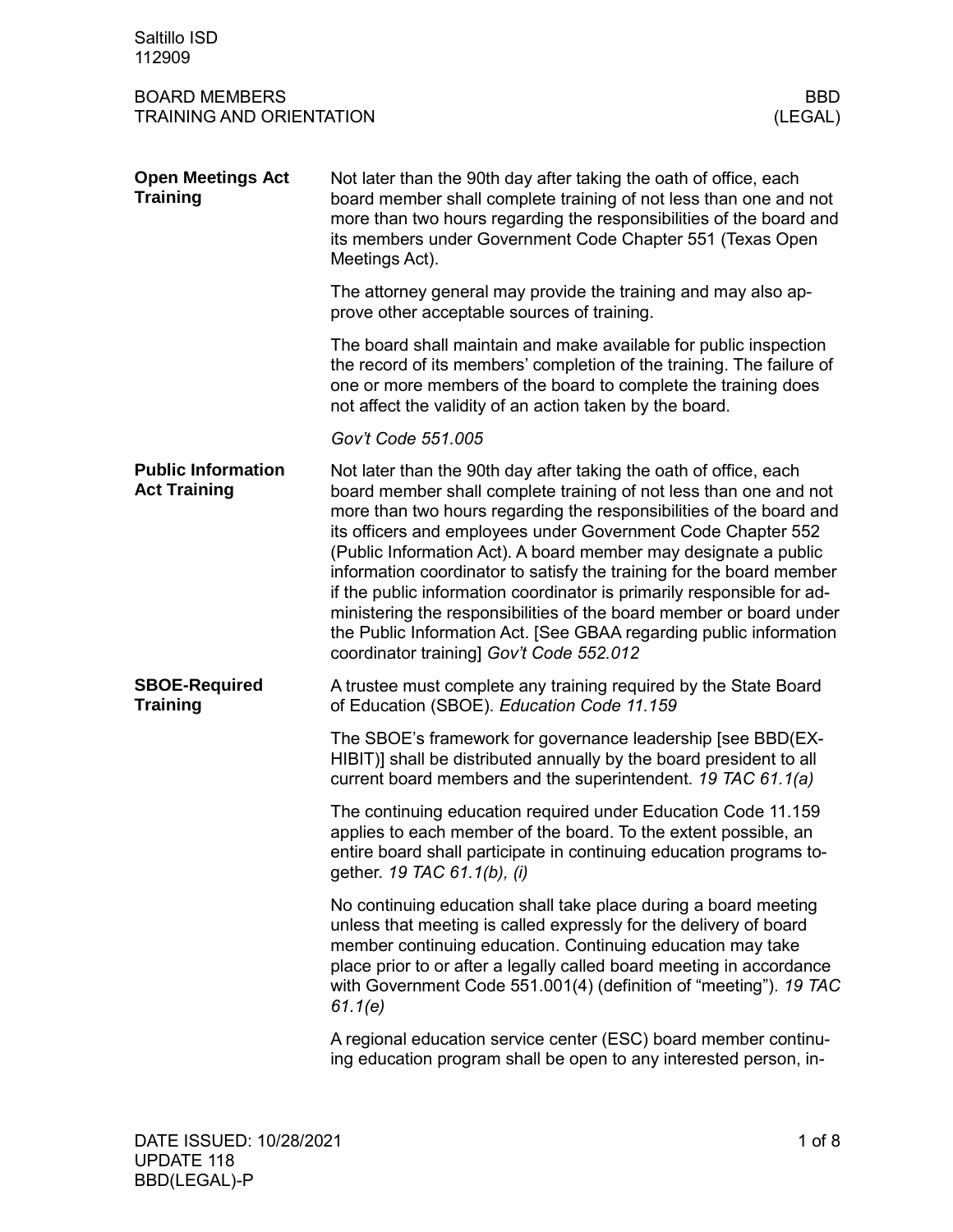|                                      | cluding a current or prospective board member. A district is not re-<br>sponsible for any costs associated with individuals who are not cur-<br>rent board members. 19 TAC 61.1(f)                                                                                                                                                                                                                                                                                                                                                                                                                                                                                                                                                                                                                                                                                                                                                                                                                                                                                                                                                                                                                                                                                                                                                                                                                                                                                                                             |
|--------------------------------------|----------------------------------------------------------------------------------------------------------------------------------------------------------------------------------------------------------------------------------------------------------------------------------------------------------------------------------------------------------------------------------------------------------------------------------------------------------------------------------------------------------------------------------------------------------------------------------------------------------------------------------------------------------------------------------------------------------------------------------------------------------------------------------------------------------------------------------------------------------------------------------------------------------------------------------------------------------------------------------------------------------------------------------------------------------------------------------------------------------------------------------------------------------------------------------------------------------------------------------------------------------------------------------------------------------------------------------------------------------------------------------------------------------------------------------------------------------------------------------------------------------------|
|                                      | Annually, the SBOE shall commend those board-superintendent<br>teams that complete at least eight hours of the continuing educa-<br>tion specified at Team Building and Additional Continuing Educa-<br>tion, below, as an entire board-superintendent team.                                                                                                                                                                                                                                                                                                                                                                                                                                                                                                                                                                                                                                                                                                                                                                                                                                                                                                                                                                                                                                                                                                                                                                                                                                                   |
|                                      | Annually, the SBOE shall commend board-superintendent teams<br>that effectively implement the commissioner of education's trustee<br>improvement and evaluation tool developed under Education Code<br>11.182 [see BG] or any other tool approved by the commissioner.                                                                                                                                                                                                                                                                                                                                                                                                                                                                                                                                                                                                                                                                                                                                                                                                                                                                                                                                                                                                                                                                                                                                                                                                                                         |
|                                      | 19 TAC 61.1(k), (l)                                                                                                                                                                                                                                                                                                                                                                                                                                                                                                                                                                                                                                                                                                                                                                                                                                                                                                                                                                                                                                                                                                                                                                                                                                                                                                                                                                                                                                                                                            |
| Verification                         | For each training described below, the provider of continuing edu-<br>cation shall provide verification of completion of board member<br>continuing education to the individual participant and to the partici-<br>pant's school district. The verification must include the provider's<br>authorization or registration number. 19 TAC 61.1(h)                                                                                                                                                                                                                                                                                                                                                                                                                                                                                                                                                                                                                                                                                                                                                                                                                                                                                                                                                                                                                                                                                                                                                                |
| Reporting                            | At the last regular board meeting before an election of trustees, the<br>board president shall announce the name of each board member<br>who has completed the required continuing education, who has ex-<br>ceeded the required hours of continuing education, and who is de-<br>ficient in meeting the required continuing education as of the anni-<br>versary of the date of each board member's election or<br>appointment to the board or two-year anniversary of his or her pre-<br>vious training, as applicable. The announcement shall state that<br>completing the required continuing education is a basic obligation<br>and expectation of any board member under SBOE rule. The<br>minutes of the last regular board meeting held before an election of<br>trustees must reflect whether each trustee has met or is deficient in<br>meeting the training required for the trustee as of the first anniver-<br>sary of the date of the trustee's election or appointment or two-year<br>anniversary of his or her previous training, as applicable. The presi-<br>dent shall cause the minutes to reflect the announcement and, if<br>the minutes reflect that a trustee is deficient in training as of the an-<br>niversary of his or her joining the board, the district shall post the<br>minutes on the district's internet website within ten business days<br>of the meeting and maintain the posting until the trustee meets the<br>requirements. 19 TAC 61.1(j); Education Code 11.159(b) |
| <b>Local District</b><br>Orientation | Each board member shall complete a local district orientation ses-<br>sion. The purpose of the local orientation is to familiarize new<br>board members with local board policies and procedures and dis-<br>trict goals and priorities.                                                                                                                                                                                                                                                                                                                                                                                                                                                                                                                                                                                                                                                                                                                                                                                                                                                                                                                                                                                                                                                                                                                                                                                                                                                                       |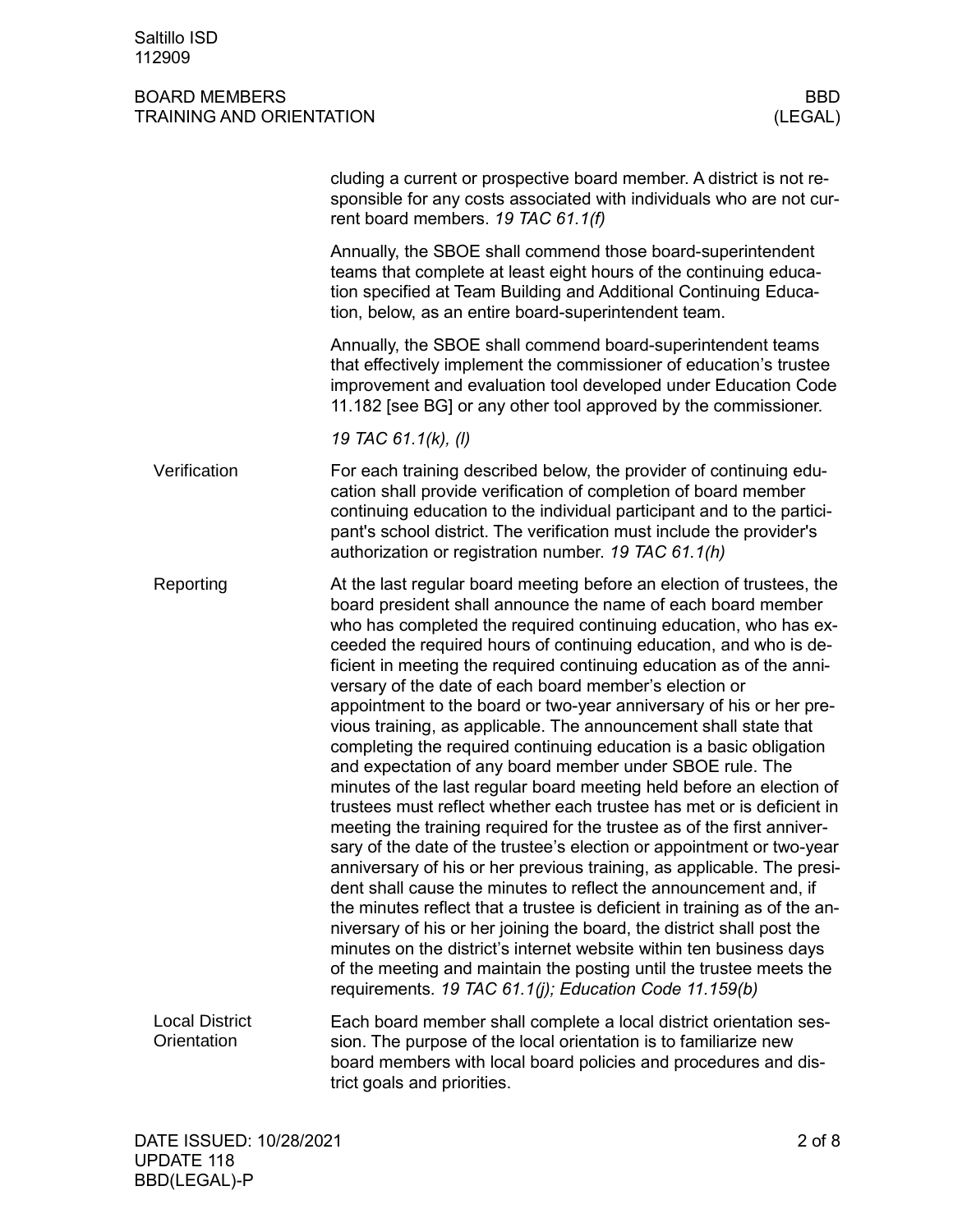|                                      | A candidate for school board may complete the training up to one<br>year before he or she is elected or appointed. A newly elected or<br>appointed board member who did not complete this training in the<br>year preceding his or her election or appointment must complete<br>the training within 120 calendar days after election or appointment. |                                                                                                           |  |  |
|--------------------------------------|------------------------------------------------------------------------------------------------------------------------------------------------------------------------------------------------------------------------------------------------------------------------------------------------------------------------------------------------------|-----------------------------------------------------------------------------------------------------------|--|--|
|                                      | The orientation shall:                                                                                                                                                                                                                                                                                                                               |                                                                                                           |  |  |
|                                      | 1.                                                                                                                                                                                                                                                                                                                                                   | Be at least three hours in length.                                                                        |  |  |
|                                      | 2.                                                                                                                                                                                                                                                                                                                                                   | Address local district practices in the following, in addition to<br>topics chosen by the local district: |  |  |
|                                      |                                                                                                                                                                                                                                                                                                                                                      | Curriculum and instruction;<br>a.                                                                         |  |  |
|                                      |                                                                                                                                                                                                                                                                                                                                                      | Business and finance operations;<br>b.                                                                    |  |  |
|                                      |                                                                                                                                                                                                                                                                                                                                                      | District operations;<br>C.                                                                                |  |  |
|                                      |                                                                                                                                                                                                                                                                                                                                                      | Superintendent evaluation; and<br>d.                                                                      |  |  |
|                                      |                                                                                                                                                                                                                                                                                                                                                      | Board member roles and responsibilities.<br>е.                                                            |  |  |
|                                      | Each board member should be made aware of the continuing edu-<br>cation requirements of 19 Administrative Code 61.1 and those of<br>the following:                                                                                                                                                                                                   |                                                                                                           |  |  |
|                                      | 1.                                                                                                                                                                                                                                                                                                                                                   | Open meetings act in Government Code 551.005 [see Open<br>Meetings Act Training above];                   |  |  |
|                                      | 2.                                                                                                                                                                                                                                                                                                                                                   | Public information act in Government Code 552.012 [see<br>Public Information Act Training above]; and     |  |  |
|                                      | 3.                                                                                                                                                                                                                                                                                                                                                   | Cybersecurity in Government Code 2054.5191 [see CQB].                                                     |  |  |
|                                      | The orientation shall be open to any board member who chooses<br>to attend.                                                                                                                                                                                                                                                                          |                                                                                                           |  |  |
|                                      |                                                                                                                                                                                                                                                                                                                                                      | 19 TAC 61.1(b)(1)                                                                                         |  |  |
| <b>Education Code</b><br>Orientation | Each board member shall complete a basic orientation to the Edu-<br>cation Code and relevant legal obligations. The orientation shall<br>have special, but not exclusive, emphasis on statutory provisions<br>related to governing Texas school districts.                                                                                           |                                                                                                           |  |  |
|                                      | A candidate for school board may complete the training up to one<br>year before he or she is elected or appointed. A newly elected or<br>appointed board member who did not complete this training in the<br>year preceding his or her election or appointment must complete<br>the training within 120 calendar days after election or appointment. |                                                                                                           |  |  |
|                                      | The orientation shall be at least three hours in length. Topics shall<br>include, but not be limited to, Education Code Chapter 26 (Parental                                                                                                                                                                                                         |                                                                                                           |  |  |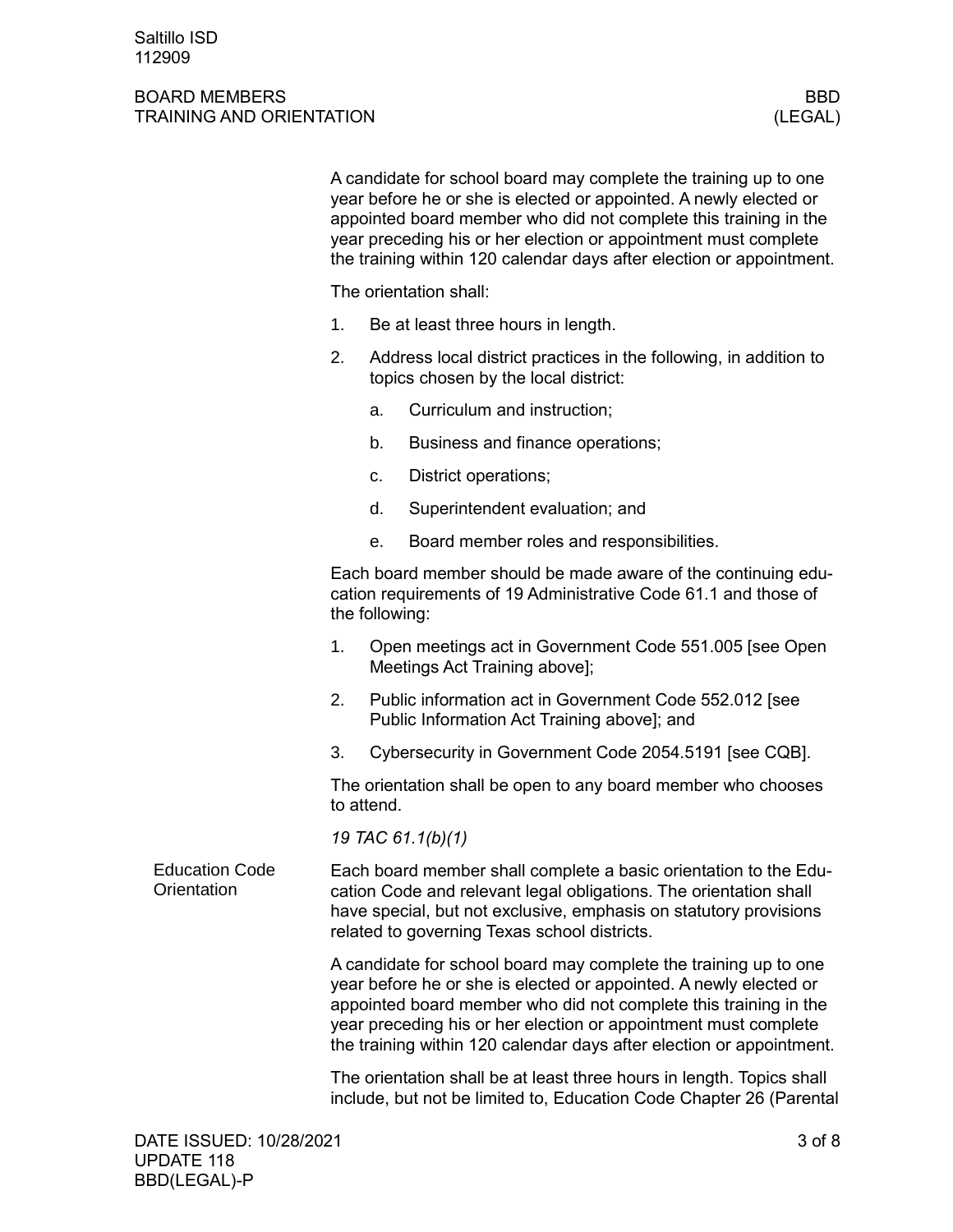|                      | Rights and Responsibilities) and Education Code 28.004 (Local<br>School Health Advisory Council and Health Education Instruction).                                                                                                                                                                                                |  |  |  |  |
|----------------------|-----------------------------------------------------------------------------------------------------------------------------------------------------------------------------------------------------------------------------------------------------------------------------------------------------------------------------------|--|--|--|--|
|                      | The orientation shall:                                                                                                                                                                                                                                                                                                            |  |  |  |  |
|                      | 1.<br>Be provided by an ESC.                                                                                                                                                                                                                                                                                                      |  |  |  |  |
|                      | 2.<br>Be open to any board member who chooses to attend.                                                                                                                                                                                                                                                                          |  |  |  |  |
|                      | The continuing education may be fulfilled through online instruc-<br>tion, provided that the training incorporates interactive activities<br>that assess learning and provide feedback to the learner and offers<br>an opportunity for interaction with the instructor.                                                           |  |  |  |  |
|                      | 19 TAC 61.1(b)(2)                                                                                                                                                                                                                                                                                                                 |  |  |  |  |
| Legislative Update   | After each session of the Texas Legislature, including each regular<br>session and called session related to education, each board mem-<br>ber shall complete an update to the basic orientation to the Educa-<br>tion Code.                                                                                                      |  |  |  |  |
|                      | The update session shall be of sufficient length to familiarize board<br>members with major changes in statute and other relevant legal<br>developments related to school governance.                                                                                                                                             |  |  |  |  |
|                      | The update shall be provided by an ESC or a registered provider<br>[see Registered Provider, below].                                                                                                                                                                                                                              |  |  |  |  |
|                      | A board member who has attended an ESC basic orientation ses-<br>sion described at Education Code Orientation, above, that incorpo-<br>rated the most recent legislative changes is not required to attend<br>an update.                                                                                                          |  |  |  |  |
|                      | The continuing education may be fulfilled through online instruc-<br>tion, provided that the training is designed and offered by a regis-<br>tered provider, incorporates interactive activities that assess learn-<br>ing and provide feedback to the learner, and offers an opportunity<br>for interaction with the instructor. |  |  |  |  |
|                      | 19 TAC 61.1(b)(3)                                                                                                                                                                                                                                                                                                                 |  |  |  |  |
| <b>Team Building</b> | The entire board shall participate with their superintendent in a<br>team-building session.                                                                                                                                                                                                                                       |  |  |  |  |
|                      | The purpose of the team-building session is to enhance the effec-<br>tiveness of the board-superintendent team and to assess the con-<br>tinuing education needs of the board-superintendent team.                                                                                                                                |  |  |  |  |
|                      | The session shall be held annually and shall be at least three<br>hours in length.                                                                                                                                                                                                                                                |  |  |  |  |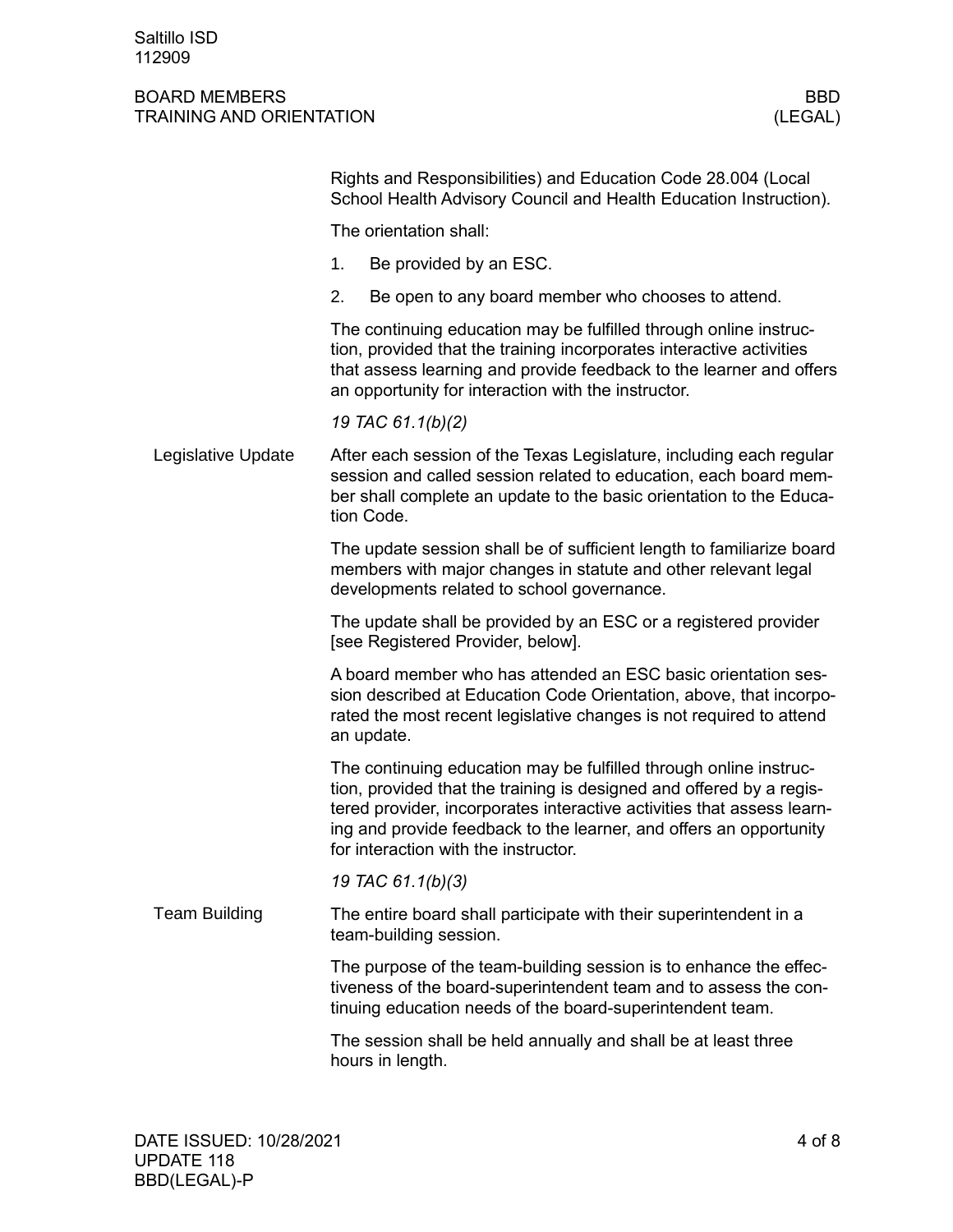|                                                                              | The session shall include a review of the roles, rights, and respon-<br>sibilities of the board as outlined in the framework for governance<br>leadership. [See BBD(EXHIBIT)] The assessment of needs shall<br>be based on the framework for governance leadership and shall be<br>used to plan continuing education activities for the year for the gov-<br>ernance leadership team. |
|------------------------------------------------------------------------------|---------------------------------------------------------------------------------------------------------------------------------------------------------------------------------------------------------------------------------------------------------------------------------------------------------------------------------------------------------------------------------------|
|                                                                              | The team-building session shall be provided by an ESC or a regis-<br>tered provider [see Registered Provider and Authorized Provider,<br>below].                                                                                                                                                                                                                                      |
|                                                                              | 19 TAC 61.1(b)(4)                                                                                                                                                                                                                                                                                                                                                                     |
| Additional<br>Continuing<br><b>Education (Based</b><br>on Assessed<br>Needs) | In addition to the continuing education requirements set out above,<br>each board member shall complete additional continuing education<br>based on the framework for governance leadership. [See BBD(EX-<br>HIBIT)]                                                                                                                                                                  |
|                                                                              | The purpose of continuing education is to address the continuing<br>education needs referenced at Team Building above.                                                                                                                                                                                                                                                                |
|                                                                              | The continuing education shall be completed annually.                                                                                                                                                                                                                                                                                                                                 |
|                                                                              | At least 50 percent of the continuing education shall be designed<br>and delivered by persons not employed or affiliated with the board<br>member's school district. No more than one hour of the required<br>continuing education that is delivered by the district may use self-<br>instructional materials.                                                                        |
|                                                                              | The continuing education shall be provided by an ESC or a regis-<br>tered provider [see Registered Provider, below].                                                                                                                                                                                                                                                                  |
|                                                                              | The continuing education may be fulfilled through online instruc-<br>tion, provided that the training is designed and offered by a regis-<br>tered provider, incorporates interactive activities that assess learn-<br>ing and provide feedback to the learner, and offers an opportunity<br>for interaction with the instructor.                                                     |
| <b>First Year</b>                                                            | In a board member's first year of service, he or she shall complete<br>at least ten hours of continuing education in fulfillment of assessed<br>needs                                                                                                                                                                                                                                 |
| Subsequent<br>Years                                                          | Following a board member's first year of service, he or she shall<br>complete at least five hours of continuing education annually in ful-<br>fillment of assessed needs.                                                                                                                                                                                                             |
| <b>Board President</b>                                                       | A board president shall complete continuing education related to<br>leadership duties of a board president as some portion of the an-<br>nual requirement.                                                                                                                                                                                                                            |
|                                                                              | 19 TAC 61.1(b)(5)                                                                                                                                                                                                                                                                                                                                                                     |
|                                                                              |                                                                                                                                                                                                                                                                                                                                                                                       |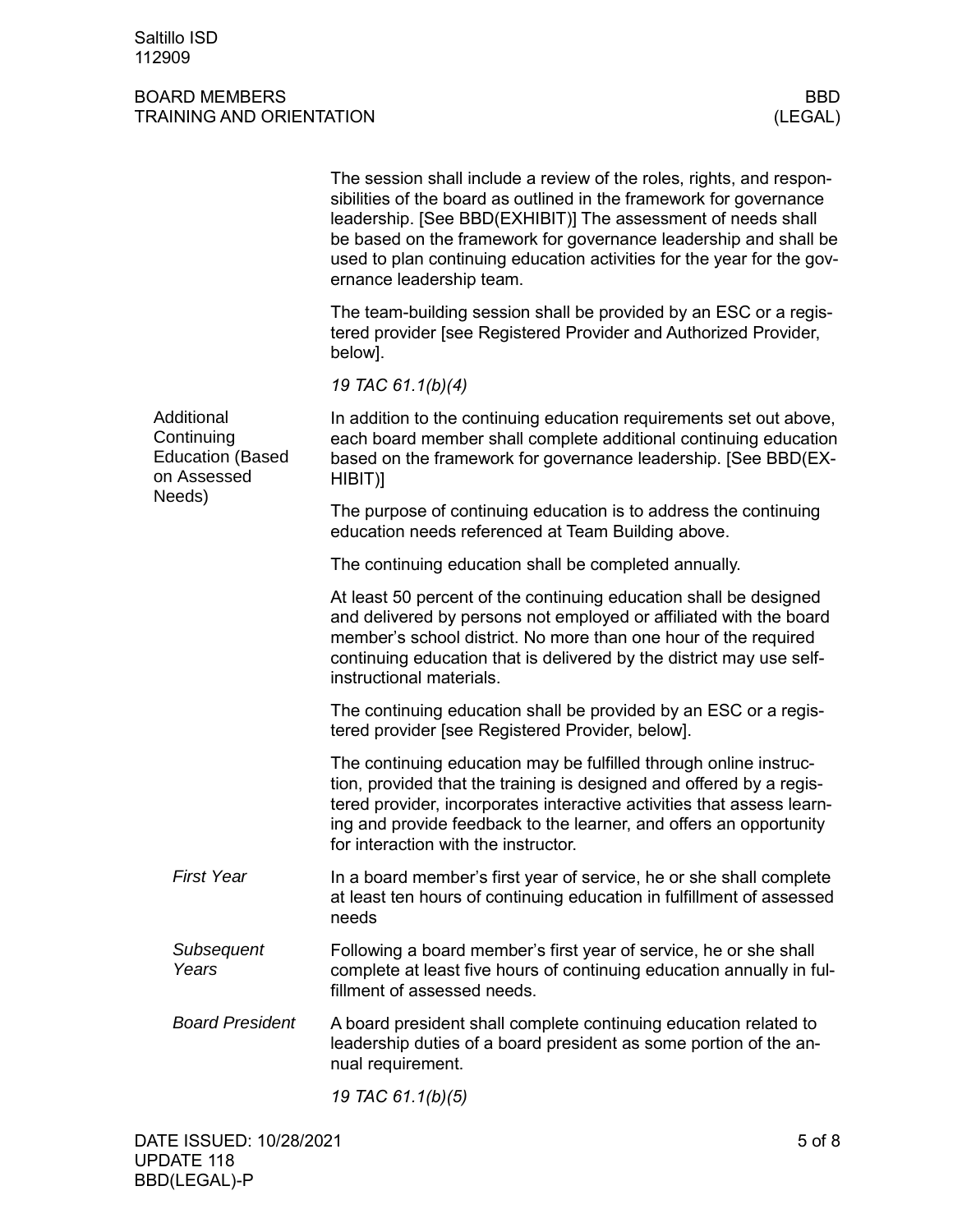| <b>Evaluating Student</b><br>Academic<br>Performance | Each board member shall complete continuing education on evalu-<br>ating student academic performance and setting individual campus<br>goals for early childhood literacy and mathematics and college, ca-<br>reer, and military readiness.                                                                                                          |                                                                                                      |                                                                                                                                                                                                                                                                          |  |  |
|------------------------------------------------------|------------------------------------------------------------------------------------------------------------------------------------------------------------------------------------------------------------------------------------------------------------------------------------------------------------------------------------------------------|------------------------------------------------------------------------------------------------------|--------------------------------------------------------------------------------------------------------------------------------------------------------------------------------------------------------------------------------------------------------------------------|--|--|
|                                                      | The purpose of the training on evaluating student academic perfor-<br>mance is to provide research-based information to board members<br>that is designed to support the oversight role of the board of trus-<br>tees outlined in Education Code 11.1515. [See BAA]                                                                                  |                                                                                                      |                                                                                                                                                                                                                                                                          |  |  |
|                                                      | The purpose of the continuing education on setting individual cam-<br>pus goals for early childhood literacy and mathematics and college,<br>career, and military readiness is to facilitate boards meeting the re-<br>quirements of Education Code 11.185 and 11.186.                                                                               |                                                                                                      |                                                                                                                                                                                                                                                                          |  |  |
|                                                      | A candidate for school board may complete the training up to one<br>year before he or she is elected or appointed. A newly elected or<br>appointed board member who did not complete this training in the<br>year preceding his or her election or appointment must complete<br>the training within 120 calendar days after election or appointment. |                                                                                                      |                                                                                                                                                                                                                                                                          |  |  |
|                                                      | The continuing education shall be completed every two years and<br>shall be at least three hours in length.                                                                                                                                                                                                                                          |                                                                                                      |                                                                                                                                                                                                                                                                          |  |  |
|                                                      | The continuing education required by this provision shall include, at<br>a minimum:                                                                                                                                                                                                                                                                  |                                                                                                      |                                                                                                                                                                                                                                                                          |  |  |
|                                                      | 1.                                                                                                                                                                                                                                                                                                                                                   | Instruction in school board behaviors correlated with improved<br>student outcomes with emphasis on: |                                                                                                                                                                                                                                                                          |  |  |
|                                                      |                                                                                                                                                                                                                                                                                                                                                      | a.                                                                                                   | Setting specific, quantifiable student outcome goals; and                                                                                                                                                                                                                |  |  |
|                                                      |                                                                                                                                                                                                                                                                                                                                                      | b.                                                                                                   | Adopting plans to improve early literacy and numeracy<br>and college, career, and military readiness for applicable<br>student groups evaluated in the Closing the Gaps do-<br>main of the state accountability system established un-<br>der Education Code Chapter 39; |  |  |
|                                                      | 2.                                                                                                                                                                                                                                                                                                                                                   |                                                                                                      | Instruction in progress monitoring practices to improve stu-<br>dent outcomes; and                                                                                                                                                                                       |  |  |
|                                                      | 3.                                                                                                                                                                                                                                                                                                                                                   |                                                                                                      | Instruction in state accountability with emphasis on the Texas<br>Essential Knowledge and Skills, state assessment instru-<br>ments administered under Education Code Chapter 39, and<br>the state accountability system established under Chapter 39.                   |  |  |
|                                                      | The continuing education shall be provided by an authorized pro-<br>vider [see Authorized Provider, below].                                                                                                                                                                                                                                          |                                                                                                      |                                                                                                                                                                                                                                                                          |  |  |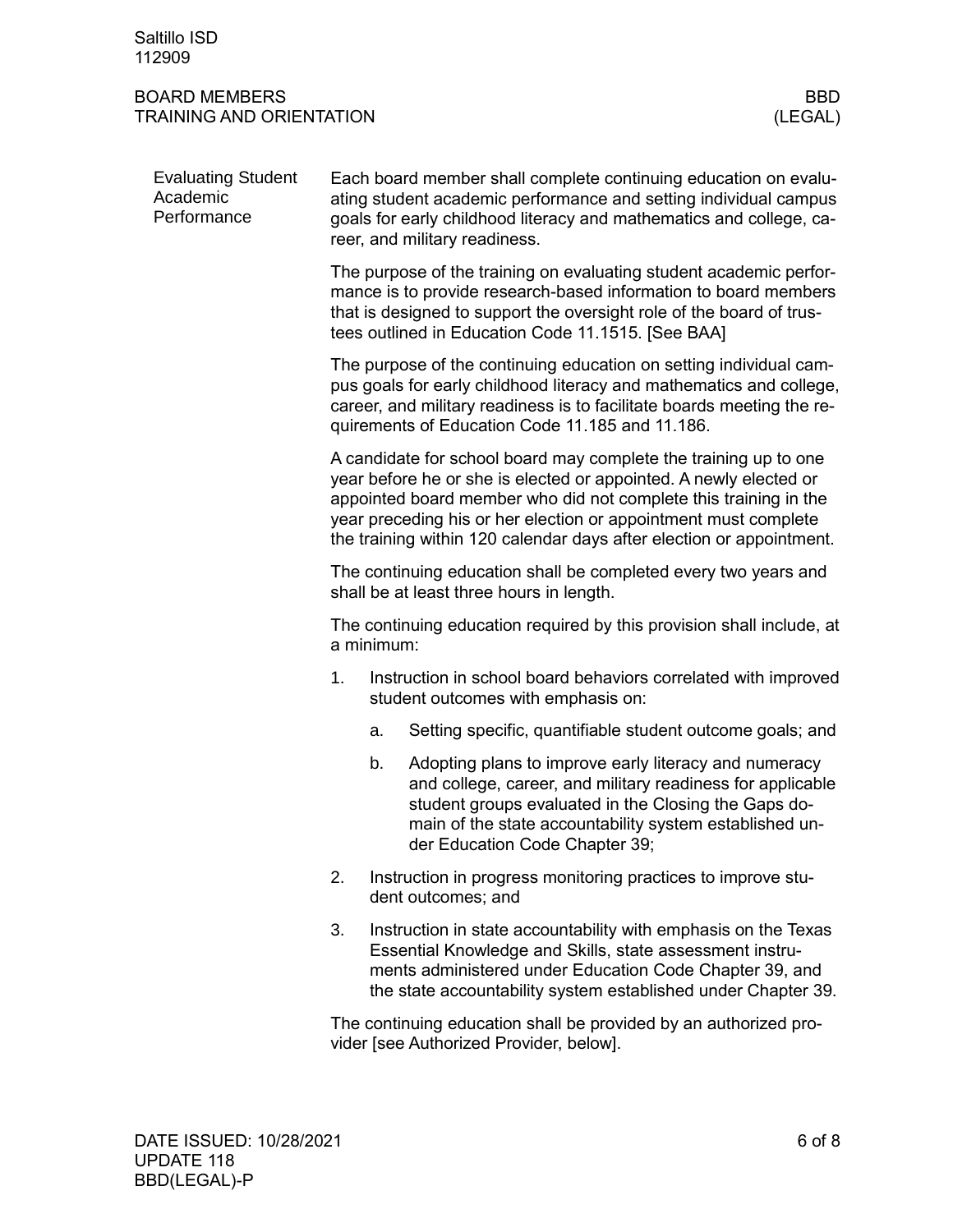|                                                                                                                                                                                                                                                                                                                                                      | If the training is attended by an entire board and its superintendent,<br>includes a review of local school district data on student achieve-<br>ment, and otherwise meets the requirements described at Team<br>Building above, the training may serve to meet a board member's<br>obligation to complete training described at Team Building and at<br>Evaluating Student Academic Performance, above, as long as the<br>training complies with the Texas Open Meetings Act. |  |  |  |
|------------------------------------------------------------------------------------------------------------------------------------------------------------------------------------------------------------------------------------------------------------------------------------------------------------------------------------------------------|--------------------------------------------------------------------------------------------------------------------------------------------------------------------------------------------------------------------------------------------------------------------------------------------------------------------------------------------------------------------------------------------------------------------------------------------------------------------------------|--|--|--|
|                                                                                                                                                                                                                                                                                                                                                      | 19 TAC 61.1(b)(6)                                                                                                                                                                                                                                                                                                                                                                                                                                                              |  |  |  |
| Each board member shall complete continuing education on identi-<br>fying and reporting potential victims of sexual abuse, human traf-<br>ficking, and other maltreatment of children in accordance with Edu-<br>cation Code 11.159(c)(2).                                                                                                           |                                                                                                                                                                                                                                                                                                                                                                                                                                                                                |  |  |  |
| A candidate for school board may complete the training up to one<br>year before he or she is elected or appointed. A newly elected or<br>appointed board member who did not complete this training in the<br>year preceding his or her election or appointment must complete<br>the training within 120 calendar days after election or appointment. |                                                                                                                                                                                                                                                                                                                                                                                                                                                                                |  |  |  |
| The training shall be completed every two years and shall be at<br>least one hour in length.                                                                                                                                                                                                                                                         |                                                                                                                                                                                                                                                                                                                                                                                                                                                                                |  |  |  |
| The training must familiarize board members with the requirements<br>of Education Code 38.004 and 38.0041, and 19 Administrative<br>Code 61.1051 (relating to Reporting Child Abuse or Neglect, In-<br>cluding Trafficking of a Child).                                                                                                              |                                                                                                                                                                                                                                                                                                                                                                                                                                                                                |  |  |  |
| The training required by this provision shall include, at a minimum:                                                                                                                                                                                                                                                                                 |                                                                                                                                                                                                                                                                                                                                                                                                                                                                                |  |  |  |
| 1.                                                                                                                                                                                                                                                                                                                                                   | Instruction in best practices of identifying potential victims of<br>child abuse, human trafficking, and other maltreatment of chil-<br>dren;                                                                                                                                                                                                                                                                                                                                  |  |  |  |
| 2.                                                                                                                                                                                                                                                                                                                                                   | Instruction in legal requirements to report potential victims of<br>child abuse, human trafficking, and other maltreatment of chil-<br>dren; and                                                                                                                                                                                                                                                                                                                               |  |  |  |
| 3.                                                                                                                                                                                                                                                                                                                                                   | Instruction in resources and organizations that help support<br>victims and prevent child abuse, human trafficking, and other<br>maltreatment of children.                                                                                                                                                                                                                                                                                                                     |  |  |  |
|                                                                                                                                                                                                                                                                                                                                                      | The training sessions shall be provided by a registered provider<br>[see Registered Provider, below].                                                                                                                                                                                                                                                                                                                                                                          |  |  |  |
|                                                                                                                                                                                                                                                                                                                                                      |                                                                                                                                                                                                                                                                                                                                                                                                                                                                                |  |  |  |